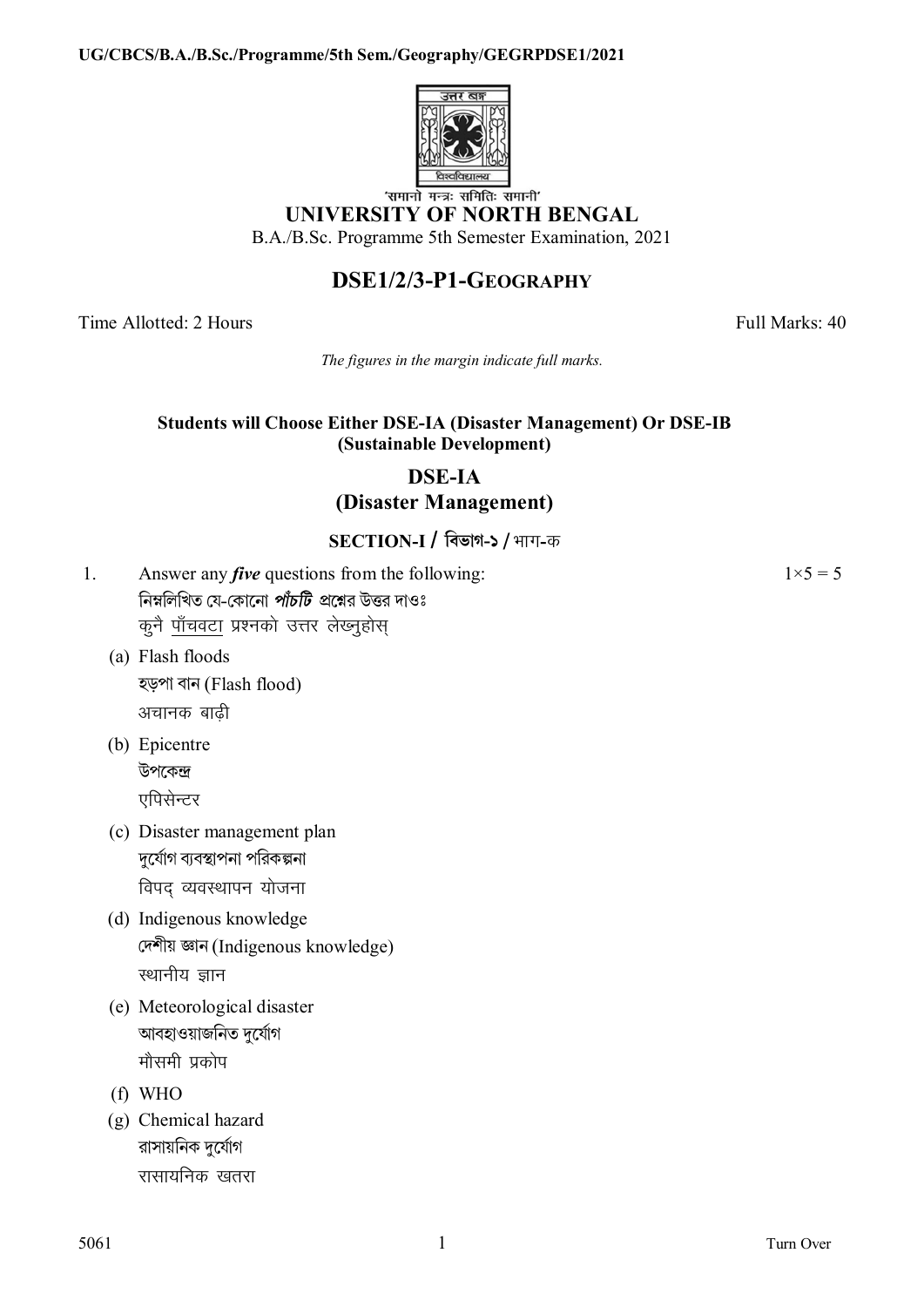#### UG/CBCS/B.A./B.Sc./Programme/5th Sem./Geography/GEGRPDSE1/2021

(h) Residual risk Residual risk अवशिष्ट जोखिम

# SECTION-II / विज्ञान-२ / भाग-ख

| 2. | Answer any <i>three</i> questions from the following:<br>নিম্নলিখিত যে-কোনো <i>তিনটি প্র</i> শ্নের উত্তর দাওঃ<br>कुनै <u>तीनवटा</u> प्रश्नको उत्तर लेख्नुहोस् | $5 \times 3 = 15$ |
|----|---------------------------------------------------------------------------------------------------------------------------------------------------------------|-------------------|
|    | (a) Distinguish between Hazards and Disasters.<br>দুর্যোগ ও বিপর্যয় এর পার্থক্য লেখ।                                                                         | 5                 |
|    | खतरा र प्रकोप बीच भिन्नता लेख्नुहोस्।                                                                                                                         |                   |
|    | (b) Examine the causes of Tsunamis.<br>সুনামির কারণগুলি বর্ণনা কর।                                                                                            | 5                 |
|    | सुनामीको कारणहरू लेख्नुहोस्।                                                                                                                                  |                   |
|    | (c) Define risk and vulnerability.<br>সংজ্ঞা দাওঃ Risk and Vulnerability.<br>जोखिम र अरक्षित परिभाषित गर्नुहोस्।                                              | 5                 |
|    | (d) Write short note on — NDMA.                                                                                                                               | 5                 |
|    | টীকা লেখঃ $NDMA$ .                                                                                                                                            |                   |
|    | NDMA-बारे छोटोमा लेख्नुहोस्।                                                                                                                                  |                   |
|    | (e) What are the causes of landslides?<br>ভূমিধসের কারণগুলি লেখ।                                                                                              | 5                 |
|    | पहिरोको कारण के हुन् ?                                                                                                                                        |                   |
|    |                                                                                                                                                               |                   |
|    | (f) Write a short note on Community Based Disaster Management.<br>Community Based Disaster Management সম্পর্কে লেখ।                                           | 5                 |
|    |                                                                                                                                                               |                   |
|    | समुदायमा आधारित विपद् व्यवस्थापनामा छोटो टिप्पणी लेख्नुहोस् ।                                                                                                 |                   |
|    | $SECTION-III$ / বিভাগ-৩ / भाग-ग                                                                                                                               |                   |
| 3. | Answer any <i>two</i> questions from the following:                                                                                                           | $10\times2 = 20$  |
|    | নিম্নলিখিত যে-কোনো <i>দুটি প্র</i> শ্নের উত্তর দাওঃ                                                                                                           |                   |
|    | कुनै <u>दुईवटाको</u> उत्तर लेख्नुहोस्                                                                                                                         |                   |
|    | (a) Discuss the factors and consequences of earthquake.<br>ভূমিকম্পের কারণ ও ফলাফল সম্পর্কে লেখ।                                                              | $5+5=10$          |
|    | भूकम्पका कारक र नतिजाहरूवारे छलफल गर्नुहोस्।                                                                                                                  |                   |
|    | (b) Explain the factors leading to risk from drought.                                                                                                         | 10                |
|    | খরা থেকে ঝুঁকির কারণগুলি ব্যাখ্যা কর।                                                                                                                         |                   |
|    | खडेरीवाद जोखिमलाई असर गर्ने कारकहरू व्याख्या गर्नुहोस्।                                                                                                       |                   |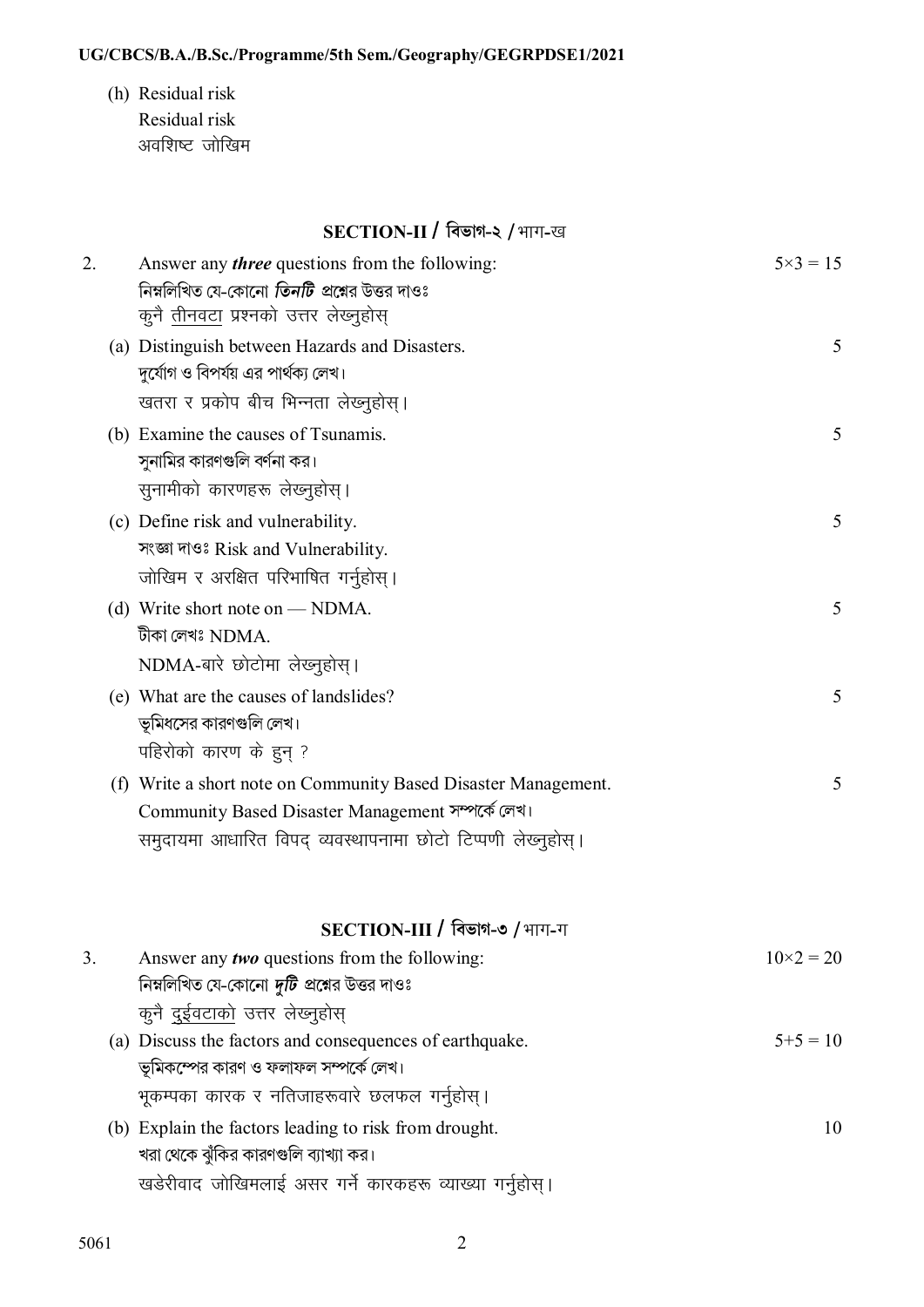#### UG/CBCS/B.A./B.Sc./Programme/5th Sem./Geography/GEGRPDSE1/2021

(c) What is Disaster preparedness? Describe the importance of Disaster preparedness  $3+7 = 10$ plan. বিপর্যয়ের প্রস্তুতি বলতে কি বোঝ ? বিপর্যয়ের প্রস্তুতির পরিকল্পনার (Disaster Preparedness Plan) গুরুত্ব লেখ। विपद पूर्व त्यारी के हो ? विपद पूर्वत्यारी योजनाको महत्व वर्णन गर्नुहोस् । (d) What is flood? Discuss the distributional pattern of floods in India.  $2+8=10$ বন্যা কি १ ভারতে বন্যার বন্টনের বর্ণনা দাও।

वाढ़ी के हो ? भारतमा वाढ़ीको वितरण ढाँचाबारे छलफल गर्नुहोस् ।

# **DSE-IB** (Sustainable Development)

### $SECTION-I$  / বিভাগ-১ / भाग-क

- Answer any *five* questions from the following:  $\mathbf{1}$ নিম্নলিখিত যে-কোনো *পাঁচটি প্রশ্নে*র উত্তর দাওঃ कुनै पाँचवटा को उत्तर लेख्नुहोस्
	- (a) When and who coined the term 'Sustainable Development' for the first time? কবে এবং কে প্রথম Sustainable development কথাটি ব্যবহার করে ? पहिलो पटक कहिले र कसले दिगो विकास शब्दको प्रयोग गर्यो ?
	- (b) Give the full form of IPCC. IPCC (full form). IPCC को पूरा रूप लेख्नुहोस।
	- (c) What is Kyoto Protocol? Kyoto Protocol কী? क्योटो प्रोटोकल के हो ?
	- (d) In which year was Stockholm Conference held? Stockholm Conference কোন সালে হয়েছিল ? स्टकहोम सम्मेलन कुन वर्षमा भएको थियो ?
	- (e) Write the full form of CDM. CDM (full form). CDM को पूरा रूप लेख्नुहोस्।
	- (f) Who implemented the 2030 Agenda? কে 2030 Agenda বাস্তবায়িত করেছিল ? 2030 एजेन्डा कसले लाग गर्यो ?
	- $(g)$  Give the full form of NEPA. NEPA (full form). NEPA को पूरा रूप लेख्नुहोस्।
	- (h) SAARC

 $1 \times 5 = 5$